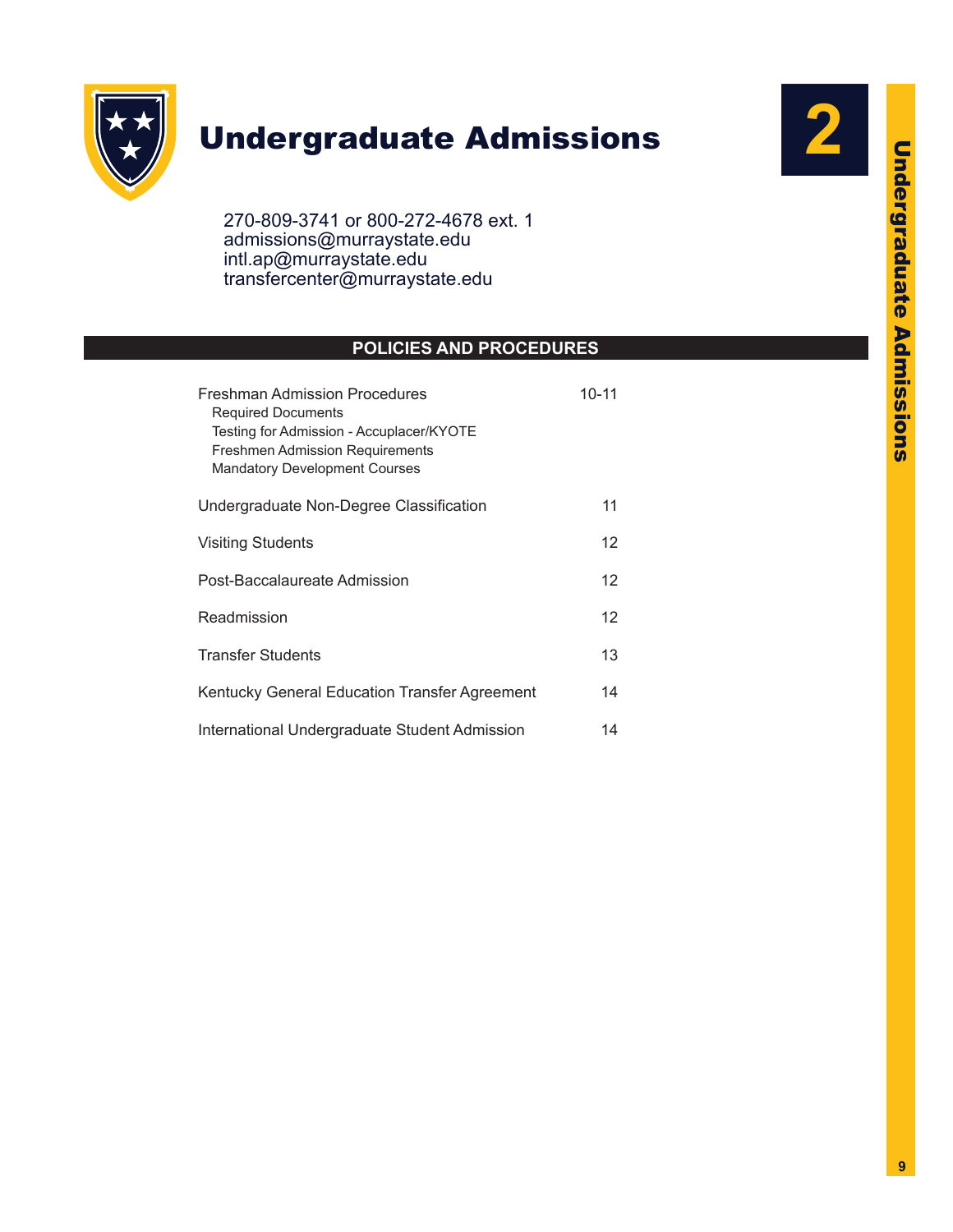Murray State University reserves the right to modify regulations regarding admission, registration, drop/add, course arrangements, curricula, retention, graduation and other functions of the university. Such regulations shall govern both old and new students and are effective when adopted.

## **General Admission Information**

Applications and information are available at Murray State's website at **www.murraystate.edu**. Assistance with applying may be obtained by writing Murray State University, Undergraduate Admissions, 102 Curris Center, Murray KY 42071, or by calling 270-809- 3741 or toll-free 800-272-4678, menu option #1. Admission applications and related transcripts should be mailed to Undergraduate Admissions, 102 Curris Center, Murray, KY 42071.

**NOTE:** *accounting, athletic training, business administration, communication disorders, computer information science, criminal justice, dietetics, exercise science, finance, management, marketing, music, nonprofit leadership studies, nursing, occupational safety and health, social work, teacher education, and the Bachelor of Integrated Studies program all have additional admission requirements. Review their sections in this Bulletin for more information. Students participating in NCAA sports must also meet NCAA academic eligibility requirements.*

**Residency for Tuition Purposes.** Under 13KAR2:045, the Commonwealth of Kentucky requires that all admission applications be reviewed to determine if documentation of residency is required. Each applicant is notified if documents are needed. Additional information can be obtained at the following website: www.lrc. ky.gov/kar/013/002/045.htm.

#### **Freshman Admission Procedures**

Murray State University formally declares its commitment to all laws mandating affirmative action and equal opportunity regulations, together with all valid state and federal regulations enacted pursuant thereto. The policy of Murray State University is to guarantee freedom from discrimination in its operation and administration of its programs, services, and employment practices; in its relationships with students, faculty and staff; and in its interactions with the community which it serves.

**Your Expectations.** Students have the right to expect their schools to provide them with the best possible preparation for an increasingly competitive world. Murray State University has consistently been ranked among the top 25 percent of Southern regional and liberal arts colleges in U.S. News and World Report's publication of America's Best Colleges, and in 2000 was listed as one of two colleges classified as "best values."

**Our Expectations.** Murray State University is committed to providing the best possible educational services to help students prepare for a successful and productive future. Students who meet the following admission standards will have a greatly increased probability for success at this university.

Entering freshmen (and certain transfer students) may be admitted, admitted with conditions, or admitted with restrictions. Those admitted may choose to pursue either a baccalaureate (four-year) or associate (two-year) degree. New freshmen may not apply for the Bachelor of Integrated Studies program.

#### **Required Documents**

**A student applying for admission who withholds or gives false information or documents can be denied admission to or withdrawn from Murray State.** Each freshman applying to Murray State

- must submit an application for admission with a \$40 nonrefundable application fee;
- must have an official high school transcript that includes a minimum of six semesters of course work, **a list of senior-year courses**, and the student's class rank mailed/sent as a PDF file by

email or submitted through Parchment.com to **Undergraduate Admissions** from the applicant's high school counselor. (**Admission is not complete until a final official transcript is mailed/sent electronically through Parchment.com, or emailed as a PDF file by the counselor after graduation. It must include the date of graduation, all courses and grades, and the student's final class rank**. **If your high school does not rank, then the applicant's admissions status will be based on GPA and Standardized Test Scores)**;

• must have an official ACT or SAT score report sent to Undergraduate Admissions. **Official ACT/SAT scores should be on all official transcripts submitted to Undergraduate Admissions.** (Applicants who have attended any college(s) other than Murray State while in high school must also have official college transcripts mailed or sent electronically and must have a minimum cumulative GPA of a 2.00 on a 4.00 scale. These transcripts are required even if the student withdrew or does not want the credit transferred. Applicants who have testing credit from CLEP or AP must have official score reports mailed directly to **Undergraduate Admissions** from the testing service in Princeton NJ.)

**To be considered for full admission each applicant must have received or be receiving a high school diploma before the term for which he/she is applying**. Those individuals who have not graduated from accredited high schools may be required to have a GED. Those who have earned a GED should refer to the **GED Student** section. Students currently in high school may be considered for early admission as part-time students. See **Early High School Admission**.

#### **Accuplacer and KYOTE Testing**

Murray State utilizes two tests for placement and assessment. The Accuplacer test is a comprehensive computerized placement and diagnostic assessment instrument. Murray State University administers the Accuplacer for non-traditional students who are 21 years of age or older for admission purposes. KYOTE (Kentucky Online Testing Program) currently offers English, reading and math readiness and college algebra placement tests. KYOTE writing and reading test will be available soon.

Murray State administers Accuplacer and KYOTE tests on a limited basis. Accuplacer tests and KYOTE placement tests are alternatives if ACT/SAT individual test scores do not meet MSU's admission and placement requirements. If you have any questions, contact the Office of Undergraduate Admissions.

#### **NOTE: For admission and placement use, Accuplacer and KYOTE scores must be current—taken within the last 12 months.**

To prepare for the Accuplacer test, you may use any college board preparation guide. Accuplacer also has sample questions on their website, https://accuplacer.collegeboard.org

If you would like to schedule an appointment for the Accuplacer test or if you have any questions, please call 270-809-6851. Accuplacer test fees are \$20.00 for the standard three test battery and \$7.00 for single tests.

For information about KYOTE testing, please call 270-809-6267.

### **Freshmen Admission Requirements**

# **TIER I**

# **Priority Admit - Baccalaureate Degree Seeking**

•ACT ≥ 23 or SAT ≥ 1070

- •No developmental requirements
- $\bullet$  Meets all other admission requirements<sup>1</sup>

# **TIER II**

- **Regular Admit Baccalaureate Degree Seeking**
- •ACT ≥ 18 or SAT ≥ 870
- •No developmental requirements
- •Meets all other admission requirements<sup>1</sup>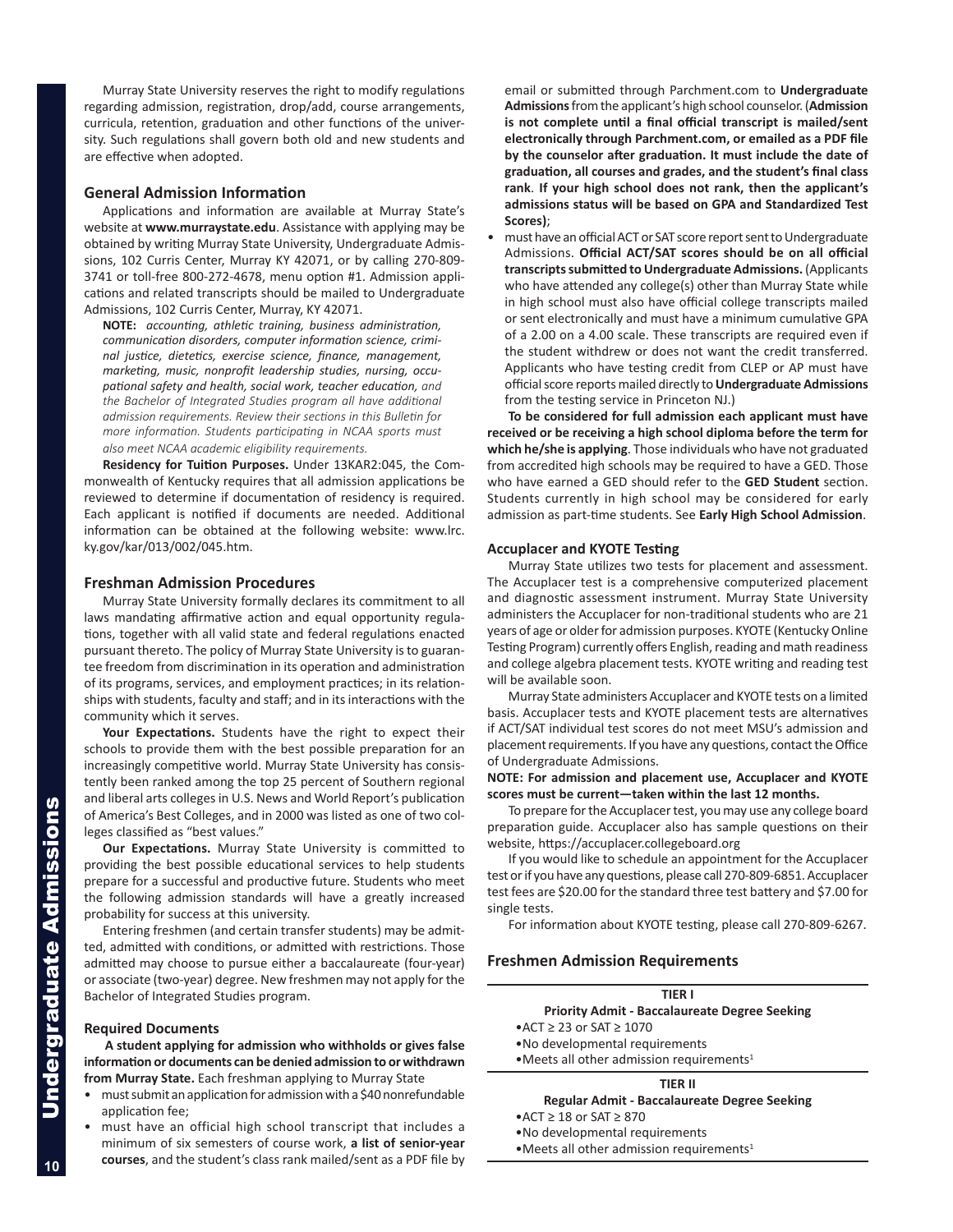#### **TIER III**

**Conditional Admit A - Baccalaureate Degree Seeking**

•ACT ≥ 18 or SAT ≥ 870

•One developmental course requirement

•Meets all other admission requirements<sup>1</sup>

### **TIER IV**

# **Conditional Admit B - Pre-Baccalaureate**

- •ACT ≥ 18 or SAT ≥ 870
- •0-3 developmental course requirements
- •Meets pre-college curriculum or top half of graduating class or  $3.0$  GPA<sup>2</sup>

Students will be admitted into the **Pathways to Success Program (P2S)**. The program requires the following:

• All academic advising to be provided by the Pathways to Success Program.

• Course load is limited to 15 credit hours per semester.

• Mandatory enrollment in ESS 120 in the first semester of enrollment.

- Mandatory weekly meetings with mentors/coaches.
- Mandatory tutoring for developmental classes.

• Must enroll in the University Study courses taught through the MSU Community College.

#### *NOTE:* **Students who earn below an 18 ACT or 870 SAT will be denied admission and referred to community college.**

 **1** Pre-college curriculum **and** ranked in top half of their graduating class **or** a 3.0 cumulative grade point average.

 2 Pre-college curriculum **or** ranked in top half of their graduating class **or** a 3.0 cumulative grade point average.

#### **Non-Degree Seeking Admission**

Any entering student regardless of classification (freshmen, transfer, adult learner, post baccalaureate, etc.) is eligible to pursue course work as a non-degree student per KRS 164.001. Students pursuing course work under the non-degree classification are not eligible for financial aid.

*Students meeting NCAA qualifier requirements are eligible for admission under tiers 1, 2 or 3.* 

#### *All entering freshmen, regardless of Tier eligibility, must have a minimum 2.0 GPA to be considered for admission.*

Note: In the absence of ACT or SAT scores, Accuplacer scores can be used for admission only for students age 21 and over. For all students, Accuplacer test scores must be current (taken within the previous 12 months). Kentucky residents under the age of 21 must complete the state-mandated pre-college curriculum. All other applicants must complete a comparable college-preparatory curriculum. ACT/SAT writing scores are optional.

**For Tier 4 students who want to be admitted as a baccalaureate degree seeking student into Tiers 1, 2 or 3, students must meet one of the following requirements:**

- 1. Complete developmental course work prior to enrolling at MSU or
- 2. Special admission to Tiers 1, 2, or 3 may be obtained based on unique talents and circumstances. To be considered as a baccalaureate degree seeking student, please submit a letter of appeal to the Admissions Appeals Committee outlining your unique situation. Admissions Appeals Committee, 102 Curris Center, Murray, KY 42071.

#### **Mandatory Developmental Courses**

All Kentucky state-supported colleges and universities are required by the Council on Postsecondary Education to enroll freshmen in a subject-specific developmental course when the student's ACT/SAT scores are:

|                    | <b>ACT</b>   | <b>SAT</b>                |
|--------------------|--------------|---------------------------|
| <b>English</b>     | 17 and below | under 450 verbal or under |
|                    |              | 470 critical reading      |
| <b>Mathematics</b> | 18 and below | under 460                 |
| Reading            | 19 and below | under 480 verbal or under |
|                    |              | 500 critical reading      |

**At this time, we are permitted to pull scores from multiple ACT/ SAT testings.** MSU meets this mandate with the following courses:

**ENGLISH** All students with an English ACT score below 18/SAT critical reading score below 470 **must** enroll in ENG 095 or ENG 096 based on the following test score scale: ENG 095 is required with English ACT below 15/SAT verbal below 390/SAT critical reading below 400. ENG 096 is required with ACT of 15-17/SAT verbal of 390-440/SAT critical reading of 400-460.

- **MATH** All students with a mathematics ACT score below 19/SAT score below 450 **must** enroll in MAT 095 or MAT 096 based on the following test score scale: ACT of 15 and below/SAT of 370 and below must enroll in MAT 095; ACT of 16-18/SAT of 380-450 must enroll in MAT 096. Depending upon major, students with ACT scores under 21/SAT scores under 520 may also be required to enroll in MAT 097.
- **READING** Students admitted with restrictions **must** first enroll in REA 095; all students with a reading ACT score below 20/SAT score 470 or below **must** enroll in REA 100 and REA 120.

**Early High School Admission.** A student who is currently in high school may be granted permission to enroll for courses prior to graduation. Inquiries should be directed first to the student's high school counselor and then to Undergraduate Admissions. Students seeking early admission must be able to succeed without remediation. These students are referred to as *Racer Academy* admits.

**Home Schooled or Non-accredited High School Student.** A student who is graduated from a non-accredited high school or one who is home schooled, may be considered for admission. The same admission documents and tests are required; however GED testing may be required.

**GED Student.** An applicant who is at least 19 years of age and has earned a GED diploma will be considered for admission on the basis of an application for admission accompanied by a \$40 nonrefundable fee; an official report of the student's GED scores, mailed directly to Undergraduate Admissions from the center where he or she was tested; an official ACT or SAT score report mailed directly to Undergraduate Admissions from the National testing site; and any additional diagnostic testing deemed necessary by the Director of Undergraduate Admissions.

**Admission Appeals.** A new freshman who is denied admission and is a U.S. citizen may obtain information on appealing that decision by contacting Office of Recruitment at 800-272-4678, ext. #2, for the appeals procedure. Transfer applicants who are denied admission and wish to appeal, may obtain information on appealing by contacting the Transfer Center at 1-800-669-7654.

#### **Undergraduate Non-Degree Classification**

The goal of Murray State's policy for non-degree students is to provide appropriate access to academic courses for students who would like to continue their education but who do not wish to seek a degree. Although degree-seeking students have top priority in terms of utilization of university resources, the university does wish to provide access to these resources on a space-available basis to students who are not seeking a degree. Non-degree status affords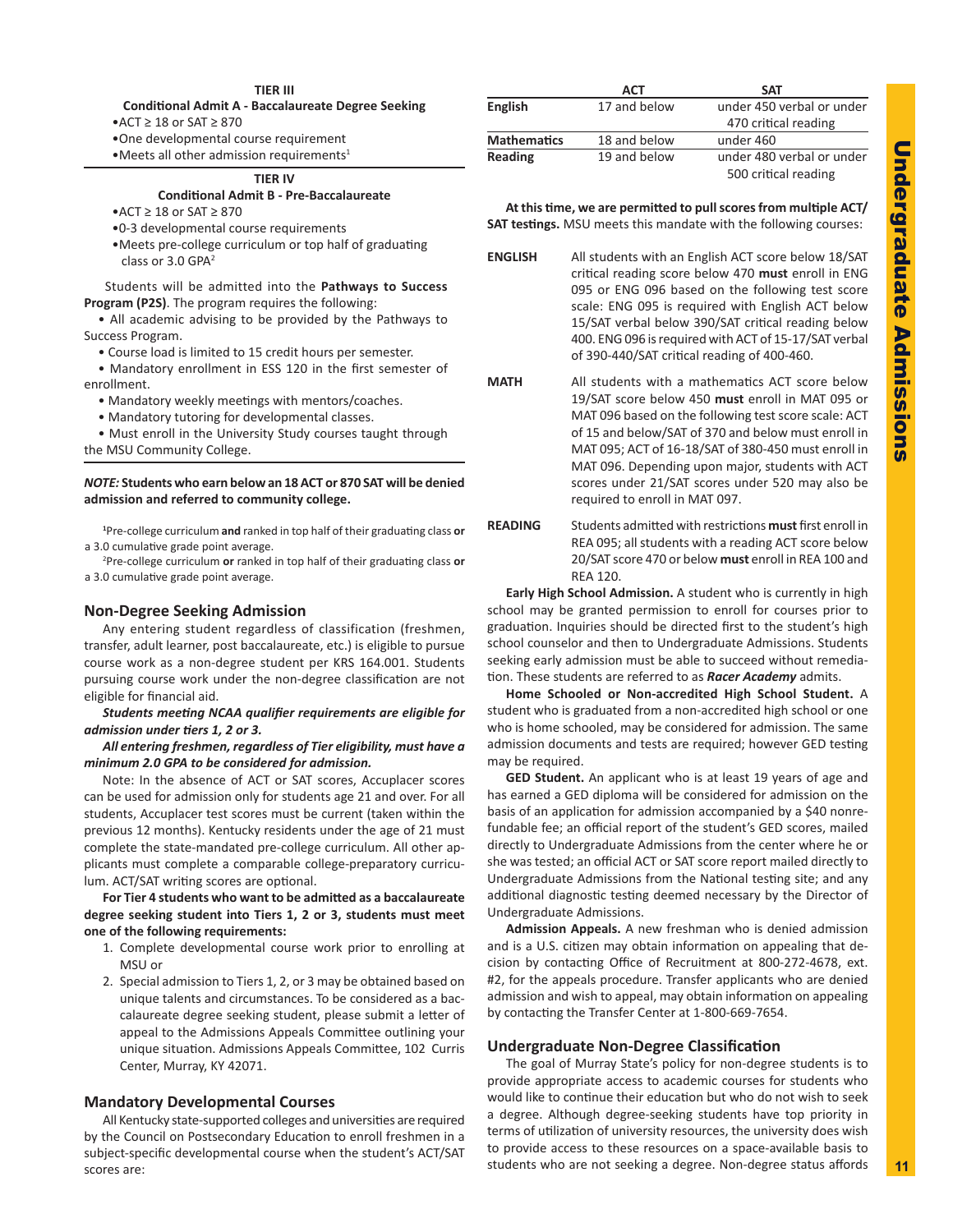an opportunity for individuals to enroll in a few courses of specific interest to them without the structure of degree-seeking status, and is consistent with the educational mission of the university. Non-degree students are not eligible for financial aid, scholarships, or Alumni Legacy Grants.

Most non-degree students are considered "lifelong learners" and include the following groups: Donovan Scholars, students who have already earned degrees, employees wanting to gain new skills, and others who have special interests. (See information about visiting students and high school students with exceptional ability in this section.)

Non-degree applicants must submit to Undergraduate Admissions:

1. an application for admission including a list of all postsecondary institutions attended;

2. a non-refundable \$40 application processing fee; and

3. any records requested by Undergraduate Admissions to determine residency and/or eligibility for non-degree status. Diagnostic testing may be required before enrolling in courses that require a minimum level of competency.

Refer to the University Calendar for admission deadlines.

To be admitted as a non-degree student, an applicant must meet the following criteria:

1. The high school class of a non-degree applicant must have graduated at least two years prior to the applicant's anticipated semester of enrollment.

2. Applicants who have been denied admission as degree-seeking students may not in turn be admitted as non-degree seeking students.

3. Murray State students under academic or disciplinary suspension may not be admitted as non-degree students.

4. Students currently under suspension at other institutions may not be admitted as non-degree students. Failure to disclose a current suspension may result in forfeiture of eligibility for future enrollment.

5. Students are strongly encouraged to submit transcripts of high school or prior college work at the time of admission to facilitate advising about appropriate course work.

The following rules govern enrolling as a non-degree seeking student:

1. Non-degree students fall under the same fee, academic and grading policies as degree-seeking students, are expected to participate fully in class, and must meet course prerequisites or obtain the consent of the instructor to enroll in a course. (See the section on auditing below.)

2. Students classified as non-degree pre-schedule with students who are classified as freshmen.

3. **No one may continue to enroll as a non-degree student after earning 24 semester hours in this status without the special permission of the dean of the college in which the student is registered.**

4. No transfer, military, AP, CLEP, or other testing credit will be recorded on the record of a student classified as a non-degree student. An enrolled non-degree student may apply to take departmental challenge examinations.

5. If a non-degree student decides to apply for degree status, the student must contact Undergraduate Admissions for the appropriate form, and must meet the admission requirements in effect at the time of the request for review of status. Although successful completion of courses taken while a non-degree student does not ensure admission, to be considered for degree-seeking status, the student must have a minimum of a 2.00 cumulative GPA on those courses.

6. Credit earned as a non-degree student will be evaluated for applicability toward a degree by the chair of the academic department in which the student will be enrolled. No graduate or professional

credit is awarded for courses taken while a student is enrolled as an undergraduate non-degree student. Acceptance of non-degree credit for transfer is at the discretion of the receiving institution.

#### **Visiting Students**

A student who is currently enrolled or working toward a degree at another college and wants to enroll at Murray State for credit that will be transferred to that college is considered a visiting student. **A minimum of a 2.00 (4.00 scale) cumulative GPA is required to be eligible to enroll at Murray State as a visiting student.** A student must submit a **visiting** application and a \$40 nonrefundable fee to the Transfer Center. To complete admission, an official "letter of good standing" from the Registrar's Office of the college from which the student will be visiting is required. It is important to remember (1) no transfer credit is posted to a visiting student's permanent record at Murray State; (2) a visiting student who decides to transfer to Murray State must comply with all of the transfer admission requirements in force at the time the change of status is requested; (3) the acceptability of transfer credit from Murray State to another college is determined by the receiving institution; (4) visiting student status is generally valid for only one term, at which time the student must contact The Transfer Center for permission to re-enroll; and (5) Murray State transcripts are mailed only upon the written request of the student, accompanied by the appropriate fee. Transcript request forms may be obtained from the Office of the Registrar or from their link at www.murraystate.edu.

#### **Post-Baccalaureate Admission**

Individuals having successfully completed the requirements for a baccalaureate or higher degree who wish to take additional undergraduate courses may be admitted as post-baccalaureate students. A student with a degree from Murray State needs to submit a postbaccalaureate application, accompanied by a \$40 nonrefundable fee. All other post-baccalaureate applicants should submit an a postbaccalaureate application for admission with a \$40 nonrefundable application fee, and should request an official transcript mailed directly to The Transfer Center or sent via secure electronic download to msu.transfercenter@murraystate.edu from the registrar's office of the college that conferred his or her degree. **A student pursuing a degree from Murray State must have official transcripts sent directly to The Transfer Center from each college attended.** 

**A readmitted post-baccalaureate student who has below a 2.00 cumulative GPA on all undergraduate post-baccalaureate course work will be readmitted on probation and must comply with all probation policy regulations.**

**Documents to verify residency may be required.**

#### **Readmission**

An undergraduate student in good standing who has previously attended Murray State University but has been out for two full years (excluding summers) will be readmitted upon completions of the readmission application and \$40 nonrefundable fee. All Readmission applicants must apply through the Transfer Center for an initial review of their application and transcripts. Students on academic suspension or dismissal who are eligible to return, must also apply through the Transfer Center. Before applying again or requesting new transcripts, the student should call the Transfer Center to see if previous transcripts are still on file. The Transfer Center will accept electronic transcripts from other accredited institutions only when submitted via secure electronic download. Students who applied for admission to Murray State as new students but did not enroll may need to complete new applications for admission. Before applying again or requesting new transcripts, the student should call the Transfer Center to see if the materials sent before are still on file. Verification of residency for tuition purposes may be required.

**12**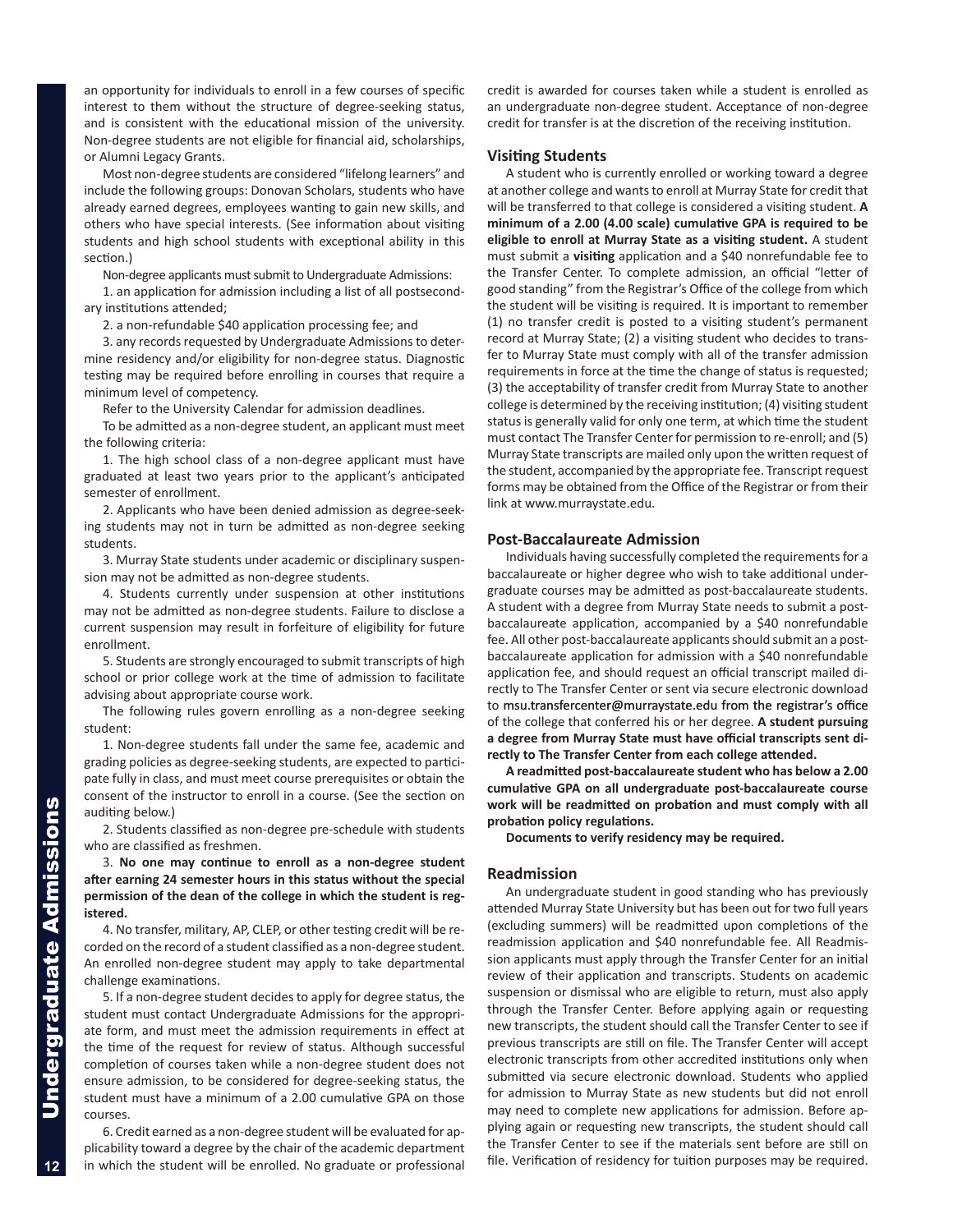#### **Submitting with the application a copy of the applicant's driver's licence will assist with this process. The applicant will be notified if other documents are required.**

A student who was in good academic and financial standing when he or she left the university, who has a complete admission file, and who has not attended any other regionally accredited colleges since last enrolling at Murray State, is eligible for readmission. If a student left Murray State on disciplinary or academic probation, suspension or dismissal, and has no new transfer credit, the applicant may be considered for readmission on an individual basis. If the student is readmitted, any conditions will be specified in the letter of admission. Students previously admitted under an admission status that imposed conditions or restrictions who did not complete the requirements for removal of that status will be re-evaluated based on the current admission requirements and probation policy. Refer to the section on admission level requirements that appears earlier in this chapter.

A student who has been enrolled at other institutions since last attending Murray State must request that an official transcript be mailed directly to the Transfer Center from each college. Eligibility for readmission will be determined after evaluating the transfer credits. Failure to furnish such official transcripts as required will delay readmission and may affect the student's academic standing at Murray State. **A student who withholds or gives false information or documents can be denied admission or withdrawn from school.** (**Note:** A student must be currently enrolled at Murray State before any transfer, military, or testing credit will be recorded on a permanent record.) A readmission applicant who has transfer work and is in good standing academically, financially and in all other respects at both Murray State and any other colleges attended will be admitted as long as the student's cumulative grade point average on all courses is at least a 2.00 on a 4.00 scale. All other applicants will be considered on an individual basis. A readmission applicant who is denied admission may appeal that decision to the Admission Appeals committee. Contact the Transfer Center for more information on the admission appeal process. Academic bankruptcy declared at another college does not apply at Murray State. If the student is readmitted, any conditions of admission will be specified in the letter of admission. Refer to the sections in this *Bulletin* on transfer, probation, and academic second chance policies for additional information.

#### **Transfer Students**

**Admission.** A student who wishes to transfer to Murray State University from another regionally accredited college or university must submit an application for admission with a nonrefundable \$40 fee, and have an official transcript mailed or electronically sent (not faxed) to the Transfer Center from each school attended. **Under no condition will the applicant be permitted to ignore previous college work.**

**A student who withholds or gives false information or documents can be denied admission or withdrawn from school and denied a degree. Academic bankruptcy declared at another college does not apply at Murray State University.**

A student who has 24 semester hours of transferable degree credit with a minimum of a 2.00 (*C*) cumulative grade point average on all previous courses, as calculated by Murray State, and is in good standing academically and financially at all colleges previously attended, is eligible for admission to Murray State. An applicant who has a minimum of a 2.00 (*C*) cumulative GPA but who has fewer than 24 semester hours of transferable degree credit must submit an official ACT/SAT score report and an official high school transcript mailed directly to the Transfer Center from the high school the student attended. The high school transcript should include the student's class rank and date of graduation. Once admitted, conditions of admission will be specified in a letter of admission.

A student who has attended only colleges that are not regionally accredited and would like to appeal the credit, may contact the Transfer Center at 1-800-669-7654 for additional information.

**Admission Appeals.** A new transfer student who is denied admission and is a U.S. citizen, should contact the Transfer Center at 1-800-669-7654, for the appeals procedure.

**Transfer of Credit.** Degree credits earned at other regionally accredited (as recognized by Murray State) American institutions of higher education may be transferred to Murray State and applied toward a degree. **The** *Transfer Credit Practices* **report published by the American Association of Collegiate Registrars and Admissions Officers will be the reference used for determining an institution's accreditation status.** Determination of upper-level and lower-level credit is based on the course level at the sending institution. All work is converted to semester hours and a 4.00 grading scale. Murray State's probation and repeat policies are applied as required. Transferred incomplete grades do not carry hours attempted; *i.e.*, they do not affect the student's grade point average.

All acceptable transfer credit is formally evaluated, with a copy of the degree audit made available to each transfer student and to his/her advisor.

A student must be currently enrolled at Murray State before any transfer, military, or testing credit will be recorded as part of a permanent record. There is no limit to the number of hours that may be transferred from a regionally accredited institution. However, it is important to remember that a certain number of hours must be completed at Murray State, and that courses taken at a two-year institution cannot be used to meet Murray State's requirement for upper-level (junior or senior) courses.

**Military Service Credit-**Credit for courses taken in military service schools is evaluated according to recommendations in the *Guide to the Evaluation of Educational Experience in the Armed Services* published by the American Council on Education. Courses listed in two other American Council on Education publications, the *National Guide to Educational Credit for Training Programs* and the *Directory of the National Program on Non-Collegiate Sponsored Instruction (PONSI),* are evaluated for credit on an individual basis.

Credits earned through educational institutions located outside the United States will be considered for acceptance after an appropriate evaluation. Students may contact the Office of International Admissions for information regarding the evaluation procedure.

**University Studies.** Transfer students who have completed reasonable communication and basic skills, science and mathematics, humanities and fine arts, and social science courses for the same number of hours as required at Murray State, will be credited with completion of the University Studies component of degree requirements. Any deficiencies at the time they first enroll at Murray State must be fulfilled according to MSU regulations.

**Transfer Students with an Approved Associate Degree.** A transfer student who has completed, as of May 1995 or later, an approved baccalaureate-oriented Associate of Arts or Associate of Science degree will (a) be accepted with junior class standing provided the student has completed at least 60 semester credit hours, and (b) be considered to have completed the baccalaureate University Studies requirements. However, additional University Studies courses may be needed if they are required for the student's major and/or degree and an equivalent course has not been transferred. Associate degrees completed before May 1995, will be reviewed by the Transfer Center. If the degree is determined to be baccalaureate-oriented and to have comparable content and credit hour criteria, the same benefits will be extended to those graduates.

**Transfer Students Who Do Not Have an Approved Associate Degree.** Students seeking a baccalaureate degree who, transfer fewer than six semester hours in the University Studies World's Historical, Literary, and Philosophical Traditions category will be required to